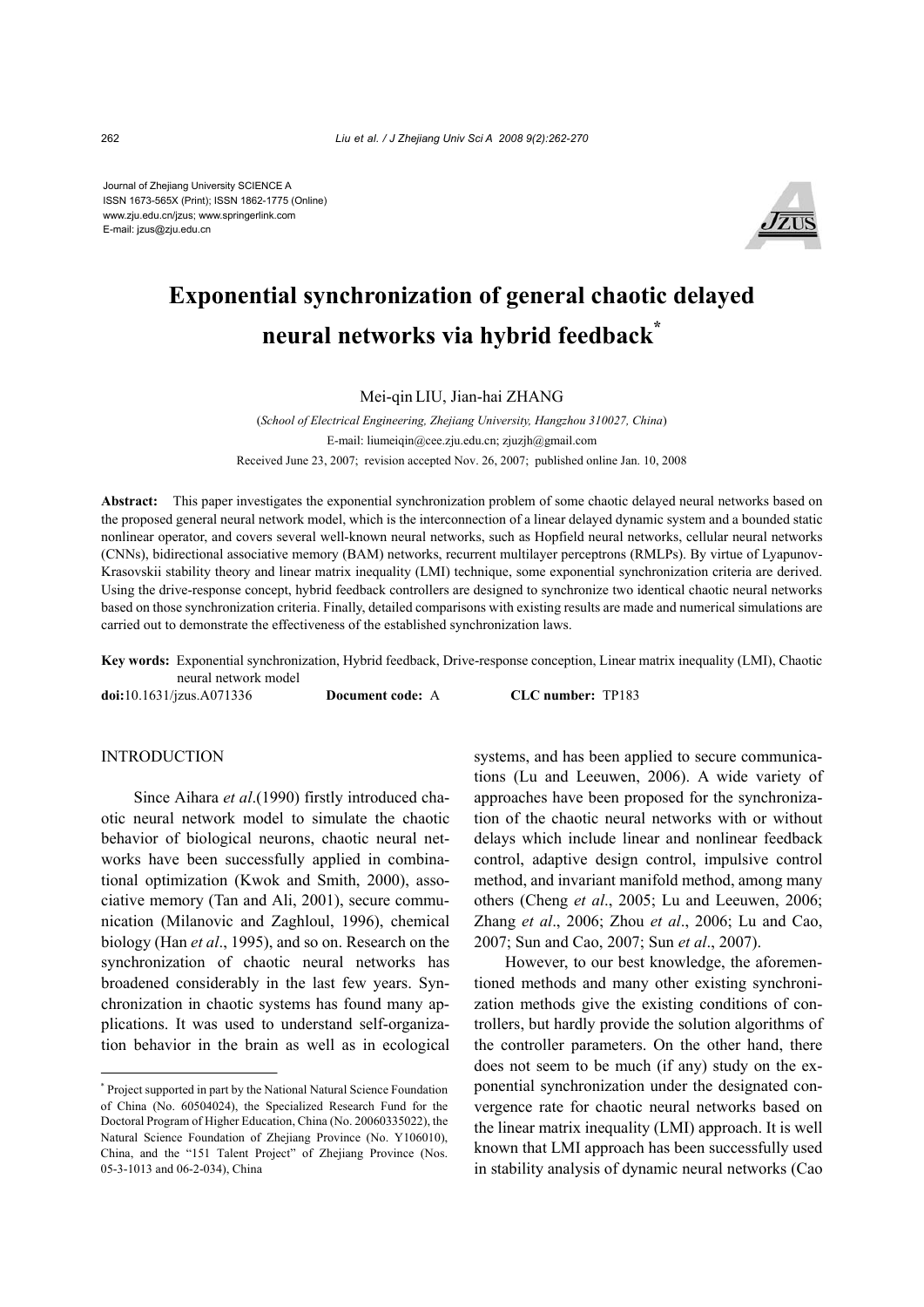and Wang, 2005; Zhang and Liu, 2005; Liu, 2006). The main advantage of the LMI-based approaches is that the LMI-based conditions can be solved numerically using the interior-point method (Boyd *et al*., 1994; Nesterov and Nemirovsky, 1994) or other existing software (Gahinet *et al*., 1995). Therefore, here we will combine the LMI approach and Lyapunov-Krasovskii functional to investigate the exponential synchronization problem of chaotic neural networks. Distinct from previous investigations, our study focuses on the synthesis of exponential synchronization controller under the designated convergence rate, and the solvability of the synchronization problem about chaotic neural networks with time delays based on LMI approach.

Synchronization or control problem of chaotic neural networks has been extensively studied based on the common neural network model in some literature (Cheng *et al.*, 2005; Lu and Leeuwen, 2006; Zhang *et al.*, 2006; Zhou *et al.*, 2006; Lu and Cao, 2007; Sun and Cao, 2007; Sun *et al.*, 2007). However, although this common model can unify several neural networks such as Hopfield neural networks, cellular neural networks (CNNs), bidirectional associative memory (BAM) networks, it cannot describe neural networks composed of multi-layer structure such as RMLPs (Barabanov and Prokhorov, 2002) or including time-varying parameters such as Cohen-Grossberg neural networks (CGNNs) (Cohen and Grossberg, 1983). Inspired by the standard neural network model (SNNM) in (Zhang and Liu, 2005; Liu, 2006), we put forward a general chaotic neural network, which is the interconnection of a linear delayed dynamic system and a bounded static nonlinear operator. Most chaotic systems with (or without) time delays can be transformed into this general chaotic neural network to be synchronization synthesized in a unified way.

#### NOTATION AND PRELIMINARIES

Throughout this paper, the following notations will be used:  $\mathbb{R}^n$  denotes *n*-dimensional Euclidean space,  $\mathbb{R}^{n \times m}$  is the set of all  $n \times m$  real matrices, *I* denotes identity matrix of appropriate order, and ∗ denotes the symmetric parts.  $\lambda_M(A)$  and  $\lambda_m(A)$  denote the maximal and minimal eigenvalues of a square

matrix  $\vec{A}$ , respectively.  $||\vec{x}||$  denotes the Euclid norm of the vector  $x$ , and ||A|| denotes the induced norm of  $A$ , that is,  $||A|| = \sqrt{\lambda_M (A^T A)}$ . The notations  $X > Y$  and  $X \geq Y$ , where *X* and *Y* are matrices of the same dimension, mean that the matrix *X*−*Y* is positive definite and positive semi-definite, respectively. If  $X \in \mathbb{R}^p$ and  $Y \in \mathbb{R}^q$ ,  $C(X; Y)$  denotes the space of all continuous functions mapping  $\mathbb{R}^p \rightarrow \mathbb{R}^q$ .

In this paper, we consider the following novel chaotic delayed neural network model (Zhang and Liu, 2005; Liu, 2006):

$$
\begin{cases}\n\dot{\mathbf{x}}(t) = A\mathbf{x}(t) + A_d \mathbf{x}(t - \tau) + B_p \phi(\xi(t)), \\
\dot{\xi}(t) = C_q \mathbf{x}(t) + C_{qd} \mathbf{x}(t - \tau) + D_p \phi(\xi(t)),\n\end{cases}
$$
\n(1)

with the initial condition function

$$
\mathbf{x}(t) = \boldsymbol{\varpi}(t), \ \forall t \in [-\tau, 0], \tag{2}
$$

where  $x(t) \in \mathbb{R}^n$  is the state vector associated with the neurons,  $A \in \mathbb{R}^{n \times n}$ ,  $A_d \in \mathbb{R}^{n \times n}$ ,  $B_p \in \mathbb{R}^{n \times L}$ ,  $C_q \in \mathbb{R}^{L \times n}$ ,  $C_{qd} \in \mathbb{R}^{L \times n}$ , and  $D_p \in \mathbb{R}^{L \times L}$  are the corresponding state-space matrices,  $\phi \in \mathbb{C}(\mathbb{R}^L; \mathbb{R}^L)$  is nonlinear activation functions satisfying  $\phi(0)=0$ ,  $\xi \in \mathbb{R}^L$  is the input vector of  $\phi$ ,  $\tau > 0$  is the transmission delay,  $\varpi(\cdot)$  is the given continuous function on  $[-\tau, 0]$ ,  $L \in \mathbb{R}$  is the total number of neurons in the hidden layers and output layer of the neural network.

In this paper, we assume that the activation functions in Eq.(1) are monotonically non-decreasing and globally Lipschitz. That is, there exist non-negative scalar  $q_i$  and positive scalar  $h_i$  such that

$$
q_i \leq \frac{\phi_i(\alpha) - \phi_i(\beta)}{\alpha - \beta} \leq h_i, \quad i = 1, ..., L \tag{3}
$$

for arbitrary  $\alpha$ ,  $\beta \in \mathbb{R}$ .

**Remark 1** The novel chaotic delayed neural network model (1) unifies several well-known dynamic neural networks with or without delays such as Hopfield neural networks, CNNs, BAM networks (Zhang and Liu, 2005), RMLP, etc. In Section 4, we will illustrate that these neural network models are special examples of Eq.(1). On the other hand, the system (1) reduces to a neural network without delay if  $\tau=0$  or  $A_d = 0$  and  $C_{ad} = 0$ .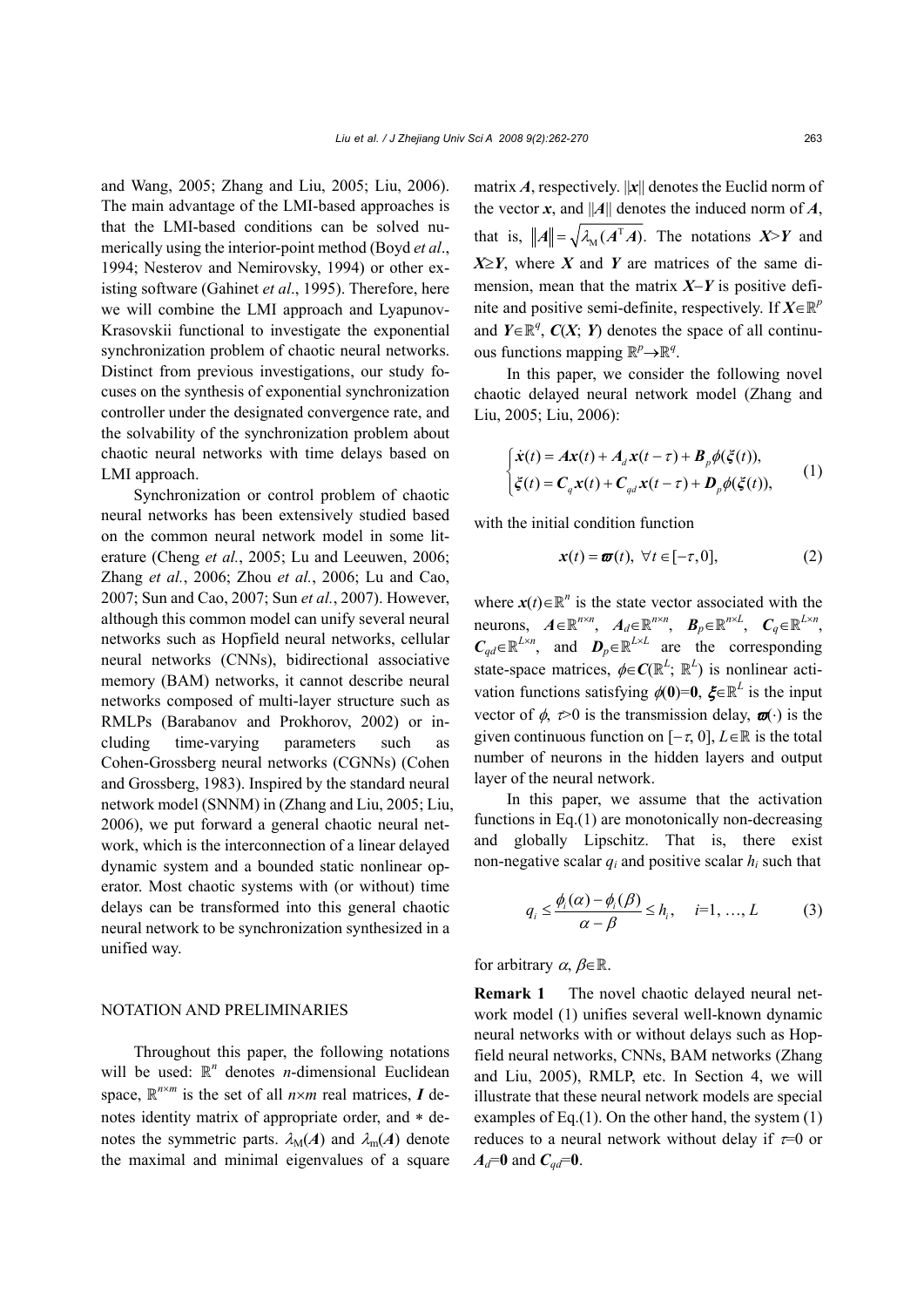It has been demonstrated by Gilli (1993) that dynamic neural networks can exhibit some chaotic behaviors. Therefore, if the state-space matrices and the delay parameter  $\tau$  are suitably chosen, the system (1) will also display a chaotic behavior. So herein we are concerned with the synchronization problem of the system (1). Based on the drive-response concept for synchronization of coupled chaotic systems, which was initially proposed by Pecora and Carroll (1990), the corresponding response of system (1) is given in the following form:

$$
\begin{cases}\n\dot{y}(t) = A y(t) + A_d y(t - \tau) + B_p \phi(\zeta(t)) + u(t), \\
\zeta(t) = C_q y(t) + C_{qd} y(t - \tau) + D_p \phi(\zeta(t)),\n\end{cases}
$$
\n(4)

with the initial condition function

$$
\mathbf{y}(t) = \boldsymbol{\sigma}(t), \ \forall t \in [-\tau, 0], \tag{5}
$$

where  $y(t) \in \mathbb{R}^n$  is the state vector,  $\sigma(\cdot)$  is the given continuous function on  $[-\tau, 0]$ ,  $u(t) \in \mathbb{R}^n$  is the state feedback controller given to achieve the exponential synchronization between drive-response system.

In order to investigate the problem of exponential synchronization between the systems (1) and (4), we define the synchronization error signal as  $e(t) = x(t) - y(t)$ , where  $x(t)$  and  $y(t)$  are the state variables of drive system (1) and response system (4), respectively. Then, the error dynamical system between (1) and (4) is given as follows:

$$
\begin{cases}\n\dot{\boldsymbol{e}}(t) = A\boldsymbol{e}(t) + A_d \boldsymbol{e}(t-\tau) + B_p \psi(\boldsymbol{\eta}(t)) - \boldsymbol{u}(t), \\
\boldsymbol{\eta}(t) = C_q \boldsymbol{e}(t) + C_{qd} \boldsymbol{e}(t-\tau) + D_p \psi(\boldsymbol{\eta}(t)),\n\end{cases}
$$
\n(6)

where  $e(t) \in \mathbb{R}^n$ , and  $\eta(t) = \xi(t) - \zeta(t)$ ,  $\psi(\eta(t)) = \phi(\xi(t)) - \zeta(t)$  $\phi(\zeta(t)) = \phi(\eta(t) + \zeta(t)) - \phi(\zeta(t))$ , therefore  $\psi(0) = 0$ . Since all the  $\phi_i(\cdot)$  are globally Lipschitz,  $\psi_i(\cdot)$  satisfy the sector conditions, i.e., for each *i*=1, …, *L*

$$
q_i \leq \psi_i(\eta_i(t))/\eta_i(t) \leq h_i \text{ or}
$$
  
[ $\psi_i(\eta_i(t)) - q_i \eta_i(t)$ ]\cdot [ $\psi_i(\eta_i(t)) - h_i \eta_i(t)$ ] \leq 0. (7)

If the state variables of the drive system (1) are used to drive the response system (4), the control input vector with hybrid feedback is designed as follows:

$$
\boldsymbol{u}(t) = \boldsymbol{K}_1 \boldsymbol{e}(t) + \boldsymbol{K}_2 \boldsymbol{e}(t-\tau) + \boldsymbol{K}_3 \boldsymbol{\psi}(\boldsymbol{\eta}(t)), \qquad (8)
$$

where  $K_1$ ,  $K_2$  and  $K_3 \in \mathbb{R}^{n \times n}$  are feedback gain parameters to be scheduled. With the control law Eq.(8), the error dynamics can be expressed as follows:

$$
\begin{cases}\n\dot{e}(t) = (A - K_1)e(t) + (A_d - K_2)e(t - \tau) \\
+ (B_p - K_3)\psi(\eta(t)), \\
\eta(t) = C_q e(t) + C_{qd}e(t - \tau) + D_p \psi(\eta(t)).\n\end{cases} \tag{9}
$$

Since  $\psi(0)=0$ , the system (9) admits a trivial solution *e*(*t*)≡**0**.

**Remark 2** Many synchronization methods can be seen as special cases of Eq.(8). While  $K_2 = K_3 = 0$ , the control law  $u(t)$  is the linear combinations of the differences between the states of Eqs.(1) and (4), i.e.,  $u(t)=K_1e(t)$ , which should be referred to as a state feedback controller. This state feedback method is common in the literature about synchronization of chaotic systems. While  $K_3=0$ , the controller includes time-delay state feedback term  $K_2e(t-\tau)$ . As discussed in (Wang *et al*., 2001; Liao and Chen, 2003; Sun *et al*., 2007), such a time-delayed feedback term could be employed to tackle more general systems and achieve less conservative analysis results than those results without using the delayed feedback term. While  $K_1 = K_2 = 0$ , the control law  $u(t)$  is set to be linear combinations of the differences between the output of Eqs.(1) and (4), i.e.,  $u(t)=K_3\psi(\eta(t))$ , which should be referred to as an output feedback controller. Synchronization via output feedback is not considered in most literature except (Lu and Leeuwen, 2006). However, this is important because in real systems only output signals can be measured.

Before stating the main results, we first need the following definition:

**Definition 1** (Cheng *et al*., 2005) The drive system (1) and the response system (4) are said to be exponentially synchronized if, for a suitably designed feedback controller, there exist constants  $\lambda \geq 1$  and  $\gamma \geq 0$ such that  $||x(t)-y(t)|| \leq \lambda ||x(0)-y(0)|| \exp(-\gamma t)$ , for any *t*≥0*.* Moreover, the constant  $\gamma$  is defined as the exponential synchronization rate.

In fact, the exponential synchronization problem considered in this paper is to determine the control input  $u(t)$  to synchronize the two identical chaotic delayed neural networks exponentially with the same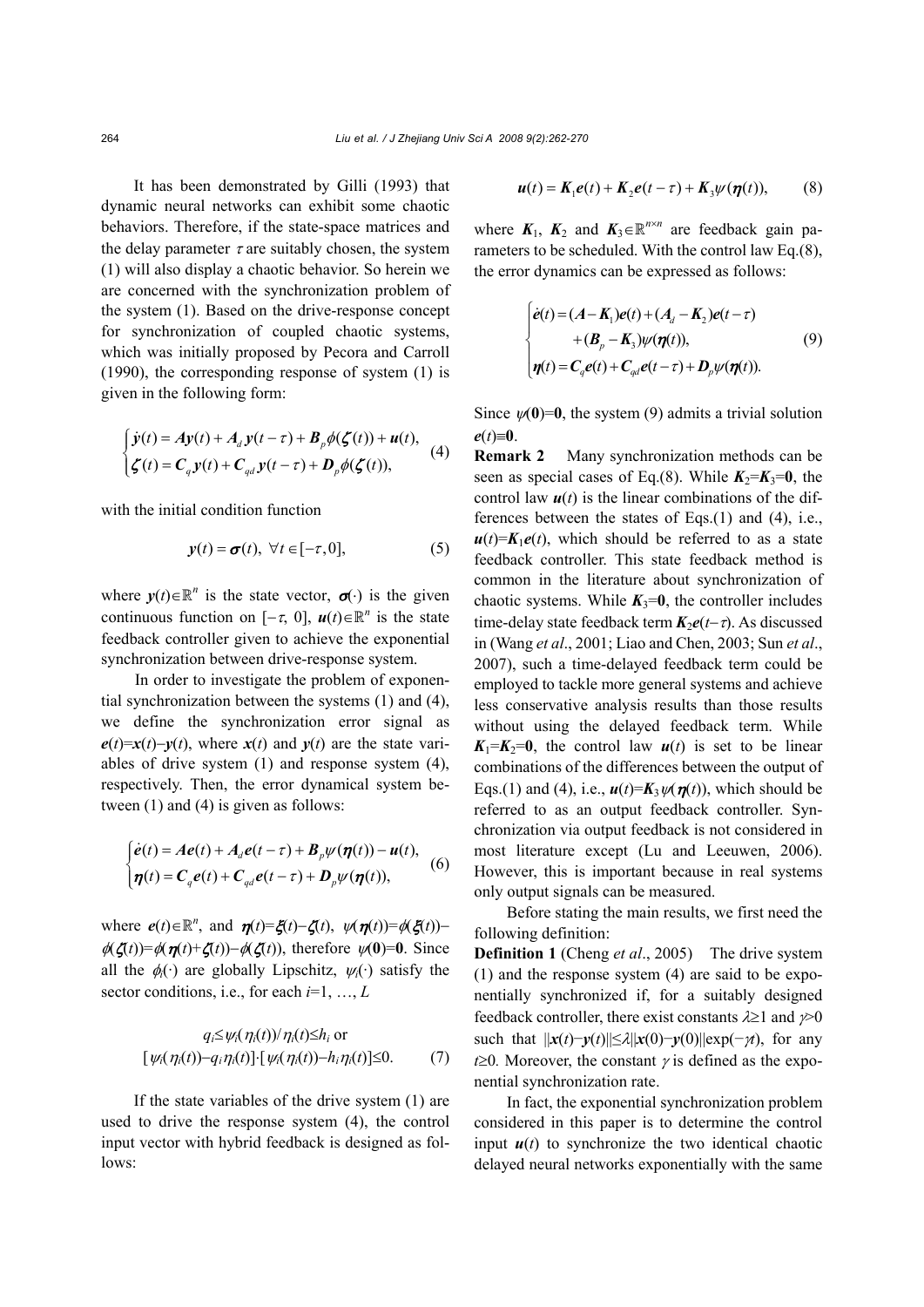system parameters, but different initial conditions. It is clear that, if the trivial solution of the controlled error dynamical system (9) is exponentially stable, the exponential synchronization between the drive system (1) and the response system (4) can be realized.

## MAIN RESULTS

We have cast the problem of global exponential synchronization as a stability problem of the system (9). This means that we can use Lyapunov functionals and estimation techniques similar to those in (Liu, 2007) to develop theoretical conditions for global exponential synchronization. With these, we can provide design rules for the controller feedback gain matrices  $K_1$ ,  $K_2$  and  $K_3$  to ensure global synchronization.

**Theorem 1** If there exist positive definite matrices *P*, <sup>Γ</sup>, diagonal semi-positive definite matrix Σ, a positive scalar  $\gamma$ , and feedback gain matrices  $K_1$ ,  $K_2$  and  $K_3$  in error dynamical system (9) such that the following nonlinear matrix inequality

$$
G = \begin{bmatrix} G_{11} & G_{12} & G_{13} \\ * & G_{22} & G_{23} \\ * & * & G_{33} \end{bmatrix} < 0
$$
 (10)

holds, then the drive system (1) and the response system (4) can be globally exponentially synchronized. The submatrices of *G* are:

$$
G_{11} = (A - K_1)^T P + P(A - K_1) + 2\gamma P + \Gamma,
$$
  
\n
$$
G_{12} = P(A_d - K_2), G_{13} = P(B_p - K_3) + C_q^T (Q + H) \Sigma,
$$
  
\n
$$
G_{22} = -\exp(-2\gamma \tau) \Gamma, G_{23} = C_{qd}^T (Q + H) \Sigma,
$$
  
\n
$$
G_{33} = D_p^T (Q + H) \Sigma + \Sigma (Q + H) D_p - 2T,
$$
  
\nwhere  
\n
$$
Q = \text{diag}(q_1, q_2, \dots, q_L), H = \text{diag}(h_1, h_2, \dots, h_L).
$$

**Proof** For the error dynamical system (9), we define a positive definite Lyapunov-Krasovskii functional as

$$
V(e(t)) = \int_{-r}^{0} \exp(2\gamma(t+\theta))e^{T}(t+\theta)\mathbf{\Gamma}e(t+\theta)d\theta
$$
  
+  $\exp(2\gamma t)e^{T}(t)\mathbf{\P}e(t),$  (11)

where  $P = P^T > 0$ ,  $T = \Gamma^T > 0$ , and  $\gamma > 0$ . The derivative of  $V(e(t))$  along the solution of the system (9) is

$$
\frac{dV(e(t))}{dt} = 2\gamma \exp(2\gamma t)e^{T}(t)Pe(t) +
$$
  
\n
$$
2 \exp(2\gamma t)e^{T}(t)P[(A - K_{1})e(t) + (A_{d} - K_{2})e(t - \tau) +
$$
  
\n
$$
(B_{p} - K_{3})\psi(\eta(t))] + \exp(2\gamma t)e^{T}(t)Pe(t) -
$$
  
\n
$$
\exp(2\gamma(t - \tau))e^{T}(t - \tau)Pe(t - \tau)
$$
  
\n
$$
= \exp(2\gamma t)\{e^{T}(t)[(A - K_{1})^{T}P + P(A - K_{1}) +
$$
  
\n
$$
2\gamma P + \Gamma]e(t) + e^{T}(t)P(A_{d} - K_{2})e(t - \tau) +
$$
  
\n
$$
e^{T}(t)P(B_{p} - K_{3})\psi(\eta(t)) + e^{T}(t - \tau)(A_{d} - K_{2})^{T}Pe(t) -
$$
  
\n
$$
\exp(-2\gamma \tau)e^{T}(t - \tau)Pe(t - \tau) + \psi^{T}(\eta(t))(B_{p} - K_{3})^{T}Pe(t)\}
$$
  
\n
$$
\begin{bmatrix} e(t) \end{bmatrix}^{T} \begin{bmatrix} e(t) \end{bmatrix}
$$

$$
= \exp(2\gamma t) \begin{bmatrix} e(t) \\ e(t-\tau) \\ \psi(\eta(t)) \end{bmatrix} \begin{bmatrix} e(t) \\ e(t-\tau) \\ \psi(\eta(t)) \end{bmatrix}, \qquad (12)
$$

where

$$
\boldsymbol{R}_0 = \begin{bmatrix} \boldsymbol{N} & \boldsymbol{P}(A_d - \boldsymbol{K}_2) & \boldsymbol{P}(\boldsymbol{B}_p - \boldsymbol{K}_3) \\ (\boldsymbol{A}_d - \boldsymbol{K}_2)^T \boldsymbol{P} & -\exp(-2\gamma\tau)\boldsymbol{\Gamma} & \boldsymbol{0} \\ (\boldsymbol{B}_p - \boldsymbol{K}_3)^T \boldsymbol{P} & \boldsymbol{0} & \boldsymbol{0} \end{bmatrix},
$$

and

$$
N = (A - K_1)^T P + P(A - K_1) + 2\gamma P + \Gamma.
$$

The sector conditions (7) can be rewritten as follows:

$$
\psi_i^2(\eta_i(t)) - \psi_i(\eta_i(t))(q_i + h_i)\eta_i(t) + q_i h_i \eta_i^2(t) \le 0.
$$

Since  $q_i h_i \eta_i^2(t) \ge 0$ , we can obtain

$$
\psi_i^2(\eta_i(t)) - \psi_i(\eta_i(t))(q_i + h_i)\eta_i(t) \leq 0,
$$

which is equivalent to

$$
2\psi_i^2(\eta_i(t)) - 2\psi_i(\eta_i(t))(q_i + h_i)\mathbf{C}_{q,i}e(t) - 2\psi_i(\eta_i(t))(q_i + h_i)\mathbf{C}_{qd,i}e(t - \tau) - 2\psi_i(\eta_i(t))(q_i + h_i)\mathbf{D}_{p,i}\psi(\eta(t)) \le 0,
$$
\n(13)

where  $C_{q,i}$  denotes the *i*th row of  $C_q$ ,  $C_{qd,i}$  denotes the *i*th row of  $C_{ad}$ ,  $D_{p,i}$  denotes the *i*th row of  $D_p$ . We rewrite inequality (13) in matrix notation as follows: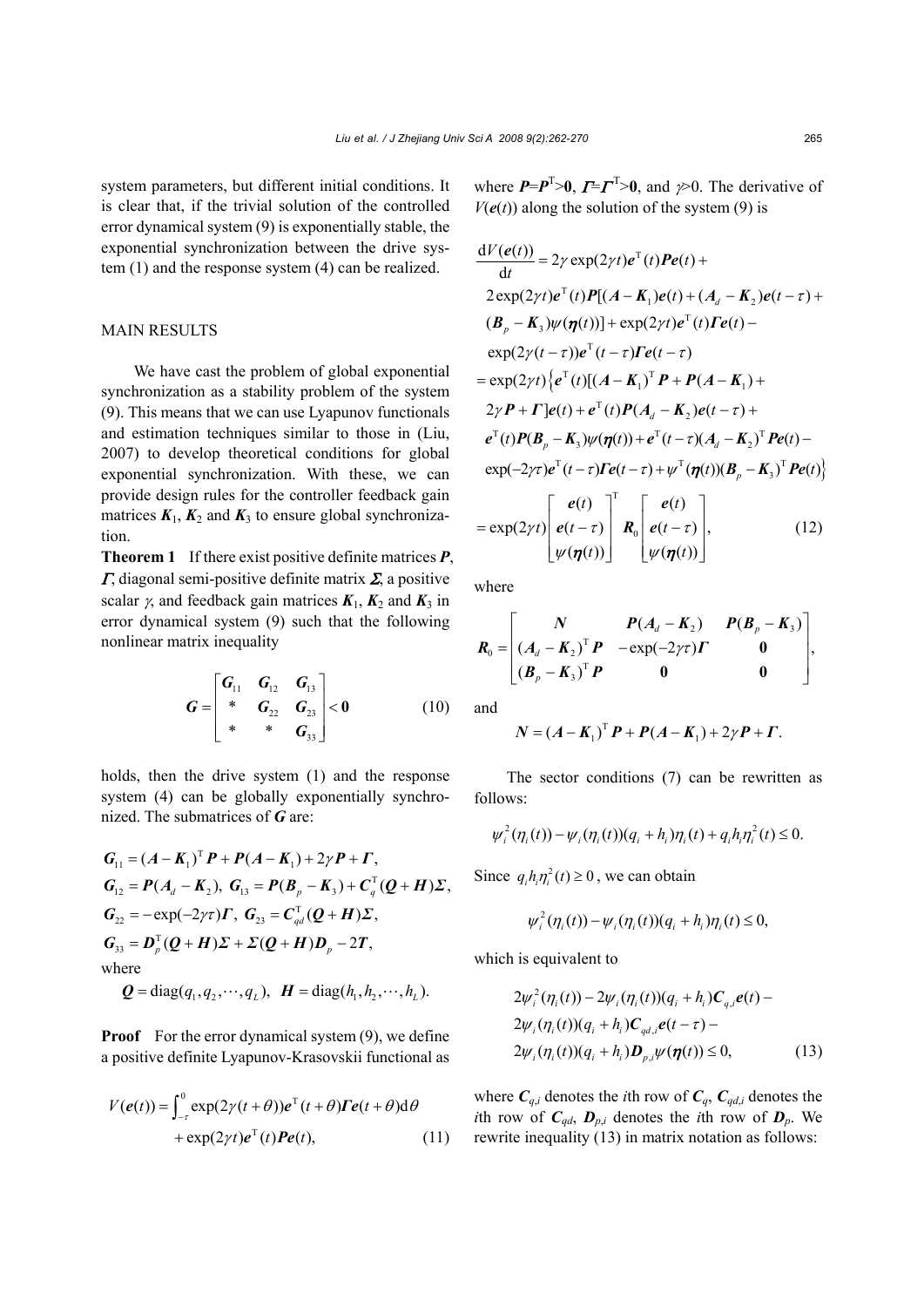$$
\begin{bmatrix}\ne(t) \\
e(t-\tau) \\
\psi_1(\eta_1(t)) \\
\vdots \\
\psi_{i-1}(\eta_{i-1}(t)) \\
\psi_i(\eta_i(t)) \\
\psi_{i+1}(\eta_{i+1}(t)) \\
\vdots \\
\psi_{i+1}(\eta_{i+1}(t)) \\
\vdots \\
\psi_L(\eta_L(t))\n\end{bmatrix}\n\begin{bmatrix}\ne(t) \\
e(t-\tau) \\
e(t-\tau) \\
\psi_1(\eta_1(t)) \\
\vdots \\
\psi_{i+1}(\eta_{i-1}(t)) \\
\vdots \\
\psi_L(\eta_L(t))\n\end{bmatrix} \le 0, \quad (14)
$$

where  $i=1, ..., L$  and  $\mathbf{R}_i$  is shown below.

In the expression of  $\mathbf{R}_i$ ,  $s_i = q_i + h_i$ ,  $d_{p,i,j}$  is the entry of the matrix  $\mathbf{D}_p$  at the *i*th row and *j*th column. By the S-procedure (Boyd *et al.*, 1994), if there exist  $\tau_i \ge 0$  $(i=1, 2, ..., L)$ , such that the inequality (15) (shown at the bottom of this page) holds. In inequality (15),  $\Sigma$ =diag( $\varepsilon_1$ ,  $\varepsilon_2$ , ...,  $\varepsilon_L$ ), and  $\Sigma$ ≥0, then  $R_0$ <0, that is, d*V*(*e*(*t*))/d*t*≤**0**, therefore, *V*(*e*(*t*))≤*V*(*e*(0). However,

$$
V(e(0)) = e^{T}(0)Pe(0) + \int_{-r}^{0} \exp(2\gamma\theta) e^{T}(\theta) \Gamma e(\theta) d\theta
$$
  
 
$$
\leq \lambda_{\mathcal{M}}(P) ||e(0)||^{2} + \lambda_{\mathcal{M}}(P) \int_{-r}^{0} \exp(2\gamma\theta) ||e(0)||^{2} d\theta
$$

$$
\leq \lambda_{\mathbf{M}}(\boldsymbol{P}) \|\boldsymbol{e}(0)\|^2 + \lambda_{\mathbf{M}}(\boldsymbol{\varGamma}) \|\boldsymbol{e}(0)\|^2 \frac{\|\boldsymbol{\varOmega}\|^2}{\|\boldsymbol{e}(0)\|^2}
$$

$$
\cdot \int_{-\tau}^0 \exp(2\gamma \theta) \mathrm{d}\theta
$$

$$
= \left[ \lambda_{\mathbf{M}}(\boldsymbol{P}) + \lambda_{\mathbf{M}}(\boldsymbol{\varGamma}) \frac{\|\boldsymbol{\varOmega}\|^2}{\|\boldsymbol{e}(0)\|^2} \frac{1 - \exp(-2\gamma \tau)}{2\gamma} \right] \|\boldsymbol{e}(0)\|^2,
$$
where

$$
\|\mathbf{\Omega}\| = \sup_{-r\leq\theta\leq 0} \|\mathbf{e}(\theta)\|,
$$
  

$$
V(\mathbf{e}(t)) \geq \exp(2\gamma t)\mathbf{e}^{\mathrm{T}}(t)\mathbf{P}\mathbf{e}(t) \geq \exp(2\gamma t)\lambda_{\mathrm{m}}(\mathbf{P})\|\mathbf{e}(t)\|^2,
$$

therefore the convergence rates of the error states between the drive system (1) and the response system  $(4)$  are

$$
\|\boldsymbol{e}(t)\| = \sqrt{\frac{\lambda_{\rm M}(\boldsymbol{P})}{\lambda_{\rm m}(\boldsymbol{P})} + \frac{\lambda_{\rm M}(\boldsymbol{\Gamma})}{\lambda_{\rm m}(\boldsymbol{P})} \frac{\|\boldsymbol{\Omega}\|^2}{\|\boldsymbol{e}(0)\|^2}} \frac{1 - \exp(-2\gamma\tau)}{2\gamma}
$$
  
 
$$
\cdot \|\boldsymbol{e}(0)\|^2 \exp(-\gamma t). \tag{16}
$$

From Definition 1, it is concluded that the drive system (1) and the response system (4) are globally exponentially synchronized. This completes the proof.

$$
R_{i} = \begin{bmatrix}\n0 & 0 & 0 & \cdots & 0 & -C_{q,i,S_{i}}^{T} & 0 & \cdots & 0 \\
0 & 0 & 0 & \cdots & 0 & -C_{q,i,S_{i}}^{T} & 0 & \cdots & 0 \\
0 & 0 & 0 & \cdots & 0 & -d_{p,i,S_{i}}^{T} & 0 & \cdots & 0 \\
\vdots & \vdots & \vdots & \vdots & \vdots & \vdots & \vdots & \vdots & \vdots \\
0 & 0 & 0 & \cdots & 0 & -d_{p,i,i-1}^{T} & 0 & \cdots & 0 \\
-s_{i}C_{q,i} & -s_{i}C_{q,d,i} & -s_{i}d_{p,i,1} & \cdots & -s_{i}d_{p,i,i-1} & 2-2s_{i}d_{p,i,i} & s_{i}d_{p,i,i+1} & \cdots & s_{i}d_{p,i,L} \\
0 & 0 & 0 & \cdots & 0 & d_{p,i,i,S_{i}} & 0 & \cdots & 0 \\
\vdots & \vdots & \vdots & \vdots & \vdots & \vdots & \vdots & \vdots & \vdots \\
0 & 0 & 0 & 0 & 0 & d_{p,i,k}S_{i} & 0 & 0 & 0\n\end{bmatrix}
$$
\n
$$
R_{0} - \sum_{i=1}^{L} \varepsilon_{i}R_{i} = \begin{bmatrix}\n(A-K_{1})^{T}P + P(A-K_{1}) + 2\gamma P + \Gamma & P(A_{d}-K_{2}) & PB_{p} \\
(A_{d}-K_{2})^{T}P & -\exp(-2\gamma\tau)\Gamma & 0 \\
B_{p}^{T}P & 0 & 0 & -C_{q}^{T}(Q+H)\Sigma \\
-B_{q}^{T}(Q+H)C_{q} & -\Sigma(Q+H)C_{q} & 2\Sigma-D_{p}^{T}(Q+H)\Sigma-D_{q}(Q+H)D_{p}\n\end{bmatrix}
$$
\n
$$
= \begin{bmatrix}\n(A-K_{1})^{T}P + P(A-K_{1}) + 2\gamma P + \Gamma & P(A_{d}-K_{2}) & P(B_{p}-K_{3}) + C_{q}^{T}(Q+H)\Sigma \\
(A_{d}-K_{2})^{T}P & -\exp(-2\gamma\tau)\Gamma & C_{qd}^{T}(Q+H)\Sigma \\
(A_{d}-K_{3})^{T}P + \Sigma(Q+H)C_{q} & \Sigma(Q+H)C_{q
$$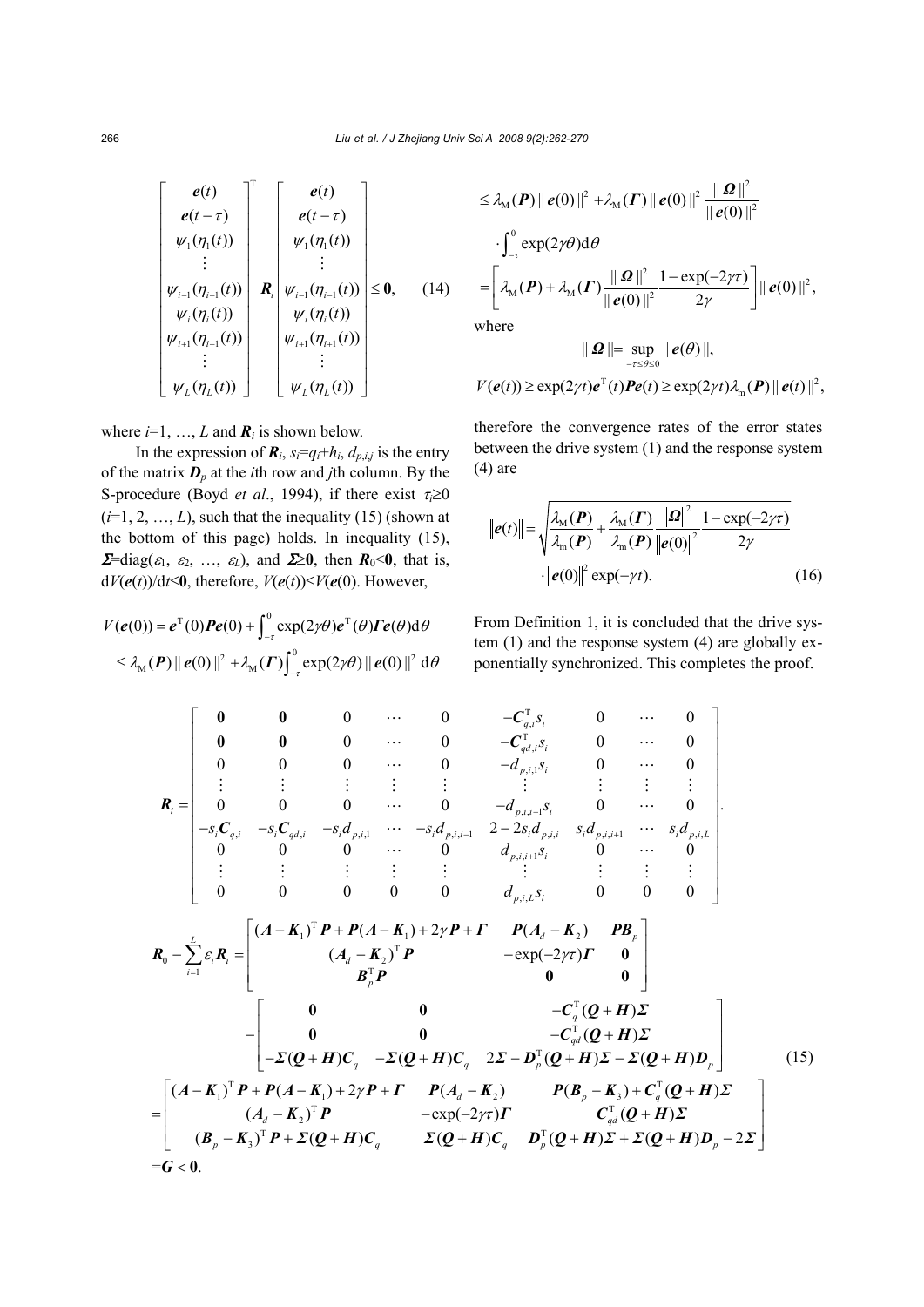Eq.(10) in Theorem 1 is nonlinear matrix inequality with respect to the parameters  $P, \Gamma, \Sigma, \gamma, K_1$ ,  $K_2$ , and  $K_3$ . There are no efficient algorithms and computer software to solve this inequality. To address this problem, we will derive some exponential synchronization conditions for the systems (1) and (4), which are represented in the form of LMIs, which can be efficiently solved using existing algorithms.

**Theorem 2** If there exist positive definite matrices *X* and *S*, diagonal semi-positive definite matrix *T*, a positive scalar  $\gamma$ , and matrices  $Y_1$ ,  $Y_2$  and  $Y_3$ , which satisfy the following matrix inequality:

$$
M = \begin{bmatrix} M_{11} & M_{12} & M_{13} \\ * & M_{22} & M_{23} \\ * & * & M_{33} \end{bmatrix} < 0,
$$
 (17)

then the drive system  $(1)$  and the response system  $(4)$ can be synchronized with an exponential synchronization rate of  $\gamma$ . Moreover, the feedback gains are obtained as  $K_1 = Y_1 X^{-1}$ ,  $K_2 = Y_2 X^{-1}$ , and  $K_3 = Y_3 T^{-1}$ . The submatrices of *M* are:

$$
M_{11} = (AX - Y_1)^T + AX - Y_1 + 2\gamma X + S,
$$
  
\n
$$
M_{12} = A_d X - Y_2, \quad M_{13} = B_p T - Y_3 + X C_q^T (Q + H),
$$
  
\n
$$
M_{22} = -\exp(-2\gamma \tau) S, \quad M_{23} = X C_{qd}^T (Q + H),
$$
  
\n
$$
M_{33} = T D_p^T (Q + H) + (Q + H) D_p T - 2T,
$$
  
\nhere

 $\mathbf{Q} = \text{diag}(q_1, q_2, \dots, q_L), \ \mathbf{H} = \text{diag}(h_1, h_2, \dots, h_L).$ 

**Proof** Pre- and post-multiplying the left-hand side matrix of Eq.(10) by diag( $\mathbf{P}^{-1}$ ,  $\mathbf{P}^{-1}$ ,  $\mathbf{\Sigma}^{-1}$ ), Eq.(10) is equivalent to

$$
\begin{bmatrix} P_{11} & P_{12} & P_{13} \ * & P_{22} & P_{23} \ * & * & P_{33} \end{bmatrix} < 0,
$$
 (18)

where

 $\tilde{w}$ 

 $P_{11} = P^{-1}(A - K_1)^T + (A - K_1)P^{-1} + 2\gamma P^{-1} + P^{-1}\Gamma P^{-1},$  $P_{12} = (A_d - K_2)P^{-1}$ ,  $P_{22} = -\exp(-2\gamma\tau)P^{-1}\Gamma P^{-1}$ ,  $P_{13} = (B_p - K_3) \Sigma^{-1} + P^{-1} C_q^{\mathrm{T}} (Q + H),$  $P_{23} = P^{-1} C_{qd}^{T} (Q + H),$  $P_{33} = \Sigma^{-1} D_p^{\mathrm{T}} (Q + H) + (Q + H) D_p \Sigma^{-1} - 2 \Sigma^{-1}.$ 

Let *X*= $P^{-1}$ , *Y*<sub>1</sub>=*K*<sub>1</sub>*X*, *Y*<sub>2</sub>=*K*<sub>2</sub>*X*, *T*= $\mathcal{L}^{-1}$ , *Y*<sub>3</sub>=*K*<sub>3</sub>*T*, and  $S = P^{-1} \Gamma P^{-1}$ , Eq.(18) is rewritten as Eq.(17). Hence, if Eq.(17) holds, Eq.(10) is also satisfied. According to Theorem 1, we can judge that the drive system (1) and the response system (4) are globally exponentially synchronized. The proof of Theorem 2 is thus completed.

#### ILLUSTRATIVE EXAMPLES

In this section, we investigate the problem of global exponential synchronization for two chaotic delayed neural networks: CNN and RMLP, and compare our results with those in other literature in some detail. The simulation results demonstrate that our approaches are not only very convenient to implement in practice, but also further extend the ideas and techniques presented in recent literature.

**Example 1** Consider the following delayed CNN (Gilli, 1993; Cheng *et al.*, 2005):

$$
\begin{bmatrix} \dot{x}_1(t) \\ \dot{x}_2(t) \end{bmatrix} = -\begin{bmatrix} x_1(t) \\ x_2(t) \end{bmatrix} + \begin{bmatrix} 1 + \pi/4 & 20 \\ 0.1 & 1 + \pi/4 \end{bmatrix} \begin{bmatrix} f(x_1(t)) \\ f(x_2(t)) \end{bmatrix} + \begin{bmatrix} -13\sqrt{2}\pi/40 & 0.1 \\ 0.1 & -13\sqrt{2}\pi/40 \end{bmatrix} \begin{bmatrix} f(x_1(t-1)) \\ f(x_2(t-1)) \end{bmatrix},
$$
(19)

where  $f(x_i(t))=(|x_i(t)+1|-|x_i(t)-1|)/2$ , *i*=1, 2. As shown in Fig.1, the CNN Eq.(19) possesses a chaotic behavior (Cheng *et al.*, 2005; Zhou *et al.*, 2006). Now the response chaotic delayed CNN is designed as follows:



**Fig.1 The chaotic behavior of the delayed CNN Eq.(19)**  with the initial condition  $[x_1(s) x_2(s)]^T = [0.1 \ 0.1]^T$  for −**1**≤*s*≤**0, in Example 1**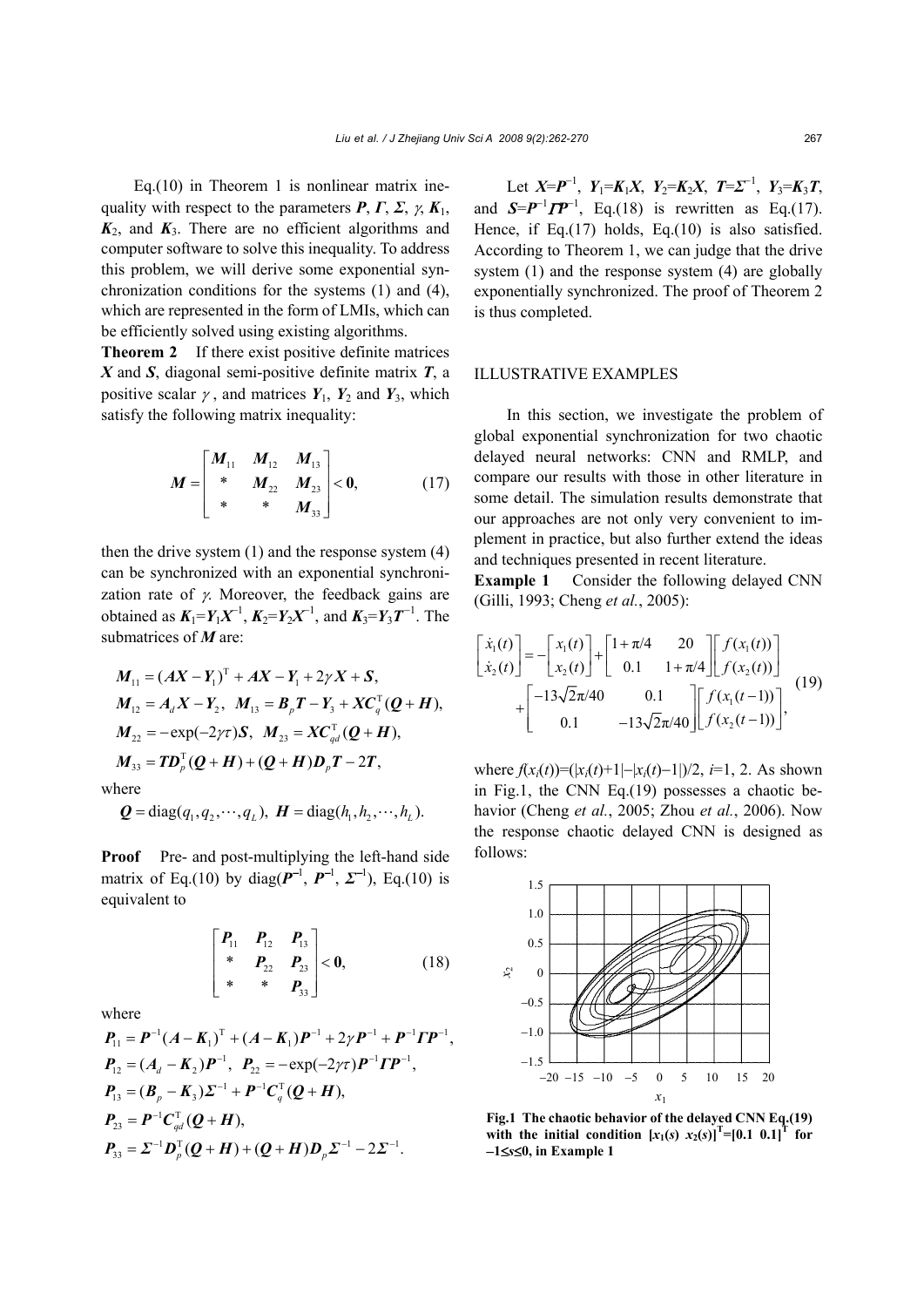$$
\begin{bmatrix} \dot{y}_1(t) \\ \dot{y}_2(t) \end{bmatrix} = -\begin{bmatrix} y_1(t) \\ y_2(t) \end{bmatrix} + \begin{bmatrix} 1 + \pi/4 & 20 \\ 0.1 & 1 + \pi/4 \end{bmatrix} \begin{bmatrix} f(y_1(t)) \\ f(y_2(t)) \end{bmatrix} + \\ \begin{bmatrix} -13\sqrt{2}\pi/40 & 0.1 \\ 0.1 & -13\sqrt{2}\pi/40 \end{bmatrix} \begin{bmatrix} f(y_1(t-1)) \\ f(y_2(t-1)) \end{bmatrix} + \boldsymbol{u}(t). (20)
$$

We convert the CNN Eq.(20) into the system (4), where

$$
\mathbf{y} = [y_1(t) \quad y_2(t)]^{\mathrm{T}}, \quad A = \text{diag}(-1, -1), \quad A_d = \mathbf{0}_{3 \times 3},
$$
\n
$$
\mathbf{B}_p = \begin{bmatrix} 1 + \pi/4 & 20 & -13\sqrt{2}\pi/40 & 0.1 \\ 0.1 & 1 + \pi/4 & 0.1 & -13\sqrt{2}\pi/40 \end{bmatrix},
$$
\n
$$
\mathbf{C}_q = \begin{bmatrix} 1 & 0 \\ 0 & 1 \\ 0 & 0 \\ 0 & 0 \end{bmatrix}, \quad \mathbf{C}_{qd} = \begin{bmatrix} 0 & 0 \\ 0 & 0 \\ 1 & 0 \\ 0 & 1 \end{bmatrix},
$$
\n
$$
\mathbf{D}_p = \mathbf{0}_{2 \times 2}, \quad \mathbf{Q} = \mathbf{0}_{4 \times 4}, \quad \mathbf{H} = \mathbf{I}_{4 \times 4}, \quad \phi_i(x_i) = f_i(x_i), \quad i = 1, 2.
$$

Output feedback controller, where  $K_1 = K_2 = 0$  in Eq.(8), is used to synchronize the delayed CNNs Eqs.(19) and (20), where  $u(t) \in \mathbb{R}^2$  and  $K_3 \in \mathbb{R}^{2 \times 4}$ . According to Theorem 2, solving the LMI Eq.(17) with the constraints:  $Y_1=0$ ,  $Y_2=0$ , and  $\nu=0.95$ , we obtain the solutions of (17) and the feedback gain as:

$$
X = \begin{bmatrix} 0.4765 & 0.0000 \\ 0.0000 & 0.4765 \end{bmatrix}, S = \begin{bmatrix} 0.0351 & 0.0000 \\ 0.0000 & 0.0351 \end{bmatrix},
$$
  
\n
$$
T = diag(8.9943, 8.9943, 24.3168, 24.3168),
$$
  
\n
$$
Y_3 = \begin{bmatrix} 16.5350 & 179.8865 & -35.1120 & 2.4317 \\ 0.8994 & 16.5350 & 2.4317 & -35.1120 \end{bmatrix},
$$
  
\n
$$
K_3 = \begin{bmatrix} 1.8384 & 20.0000 & -1.4439 & 0.1000 \\ 0.1000 & 1.8384 & 0.1000 & -1.4439 \end{bmatrix}.
$$

Fig.2 depicts the synchronization errors of the state variables between the drive system (19) and the response (20) with the initial condition  $[x_1(s)]$  $[x_2(s)]^T$ =[0.1 0.1]<sup>T</sup> and [0.2 –0.2]<sup>T</sup>, for –1≤*s*≤0, respectively. Comparing our method with that in (Cheng *et al*., 2005), we can see that the latter state feedback gain is obtained by trial, while our controller parameters can be solved by MATLAB LMI Control Toolbox (Gahinet *et al*., 1995). In addition, if the states are unmeasurable, the state feedback method in (Cheng *et al.*, 2005) cannot be applied in engineering. On the other hand, we can get the well-designed controller according to our requirement of performance, or implementation in practice. It is flexible and easy to change some parameters in Theorem 2, such as  $\gamma$ ,  $K_1$ ,  $K_2$ , and  $K_3$ , to satisfy such requirement.



**Fig.2** The waveform of synchronization errors  $e_1(t)$ =  $x_1(t) - y_1(t)$  and  $e_2(t) = x_2(t) - y_2(t)$  in Example 1

**Example 2** We consider the following chaotic delayed RMLP:

$$
\dot{\boldsymbol{x}}(t) = \tanh\{\boldsymbol{W}_A \tanh[\boldsymbol{V}_A \boldsymbol{x}(t)] + \boldsymbol{W}_B \tanh[\boldsymbol{V}_B \boldsymbol{x}(t-1)]\},\tag{21}
$$

with the initial value  $x_1(0)=x_2(0)=x_3(0)=0.2$ , where

$$
W_A = \begin{bmatrix} 3 & 0.02 & 0 \\ 0 & 3 & 0 \\ 0 & 0 & 1 \end{bmatrix}, V_A = \begin{bmatrix} 1 & 0 & 0 \\ 0 & 1.5 & 0 \\ 0 & 0 & 2 \end{bmatrix},
$$
  

$$
W_B = \begin{bmatrix} -5.8 & 0 & 0.785 \\ 0 & -5.8 & 0.785 \\ 0 & 0 & -5.8 \end{bmatrix}, V_B = \begin{bmatrix} 1 & 0 & 1 \\ 0 & 1.5 & 0 \\ 1 & 1.2 & 2 \end{bmatrix}.
$$

The behavior of the chaotic RMLP Eq.(21) is shown in Fig.3. The response chaotic delayed RMLP is designed as follows:

$$
\dot{y}(t) = \tanh \{W_A \tanh[V_A y(t)] + W_B \tanh[V_B y(t-1)]\} + u(t),
$$
\n(22)

We transform the delayed RMLP Eq.(22) into the system (4), where

$$
A = A_d = 0_{3\times 3}, B_p = [I_{3\times 3} \ 0_{3\times 3} \ 0_{3\times 3}],
$$
  
\n
$$
C_q = \begin{bmatrix} 0_{3\times 3} \\ V_A \\ 0_{3\times 3} \end{bmatrix}, C_{qd} = \begin{bmatrix} 0_{3\times 3} \\ 0_{3\times 3} \\ V_B \end{bmatrix}, D_p = \begin{bmatrix} 0_{3\times 3} & W_A & W_B \\ 0_{3\times 3} & 0_{3\times 3} & 0_{3\times 3} \\ 0_{3\times 3} & 0_{3\times 3} & 0_{3\times 3} \end{bmatrix},
$$
  
\n
$$
Q = 0_{9\times 9}, H = I_{9\times 9}, \phi_i(x_i) = \tanh x_i, i = 1, 2, ..., 9.
$$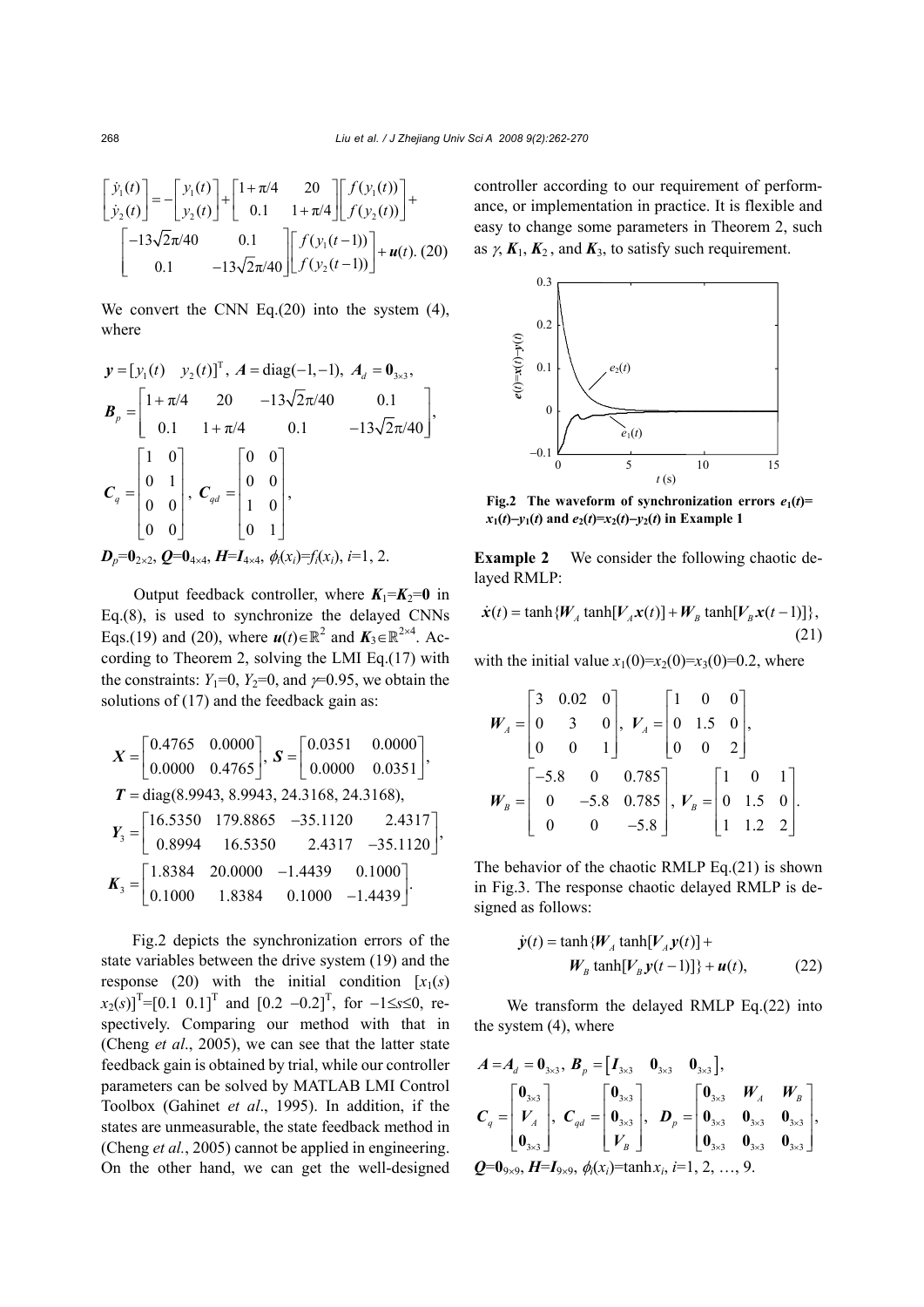

**Fig.3 The chaotic behavior of the delayed RMLP Eq.**(21) with the initial condition  $[x_1(s) x_2(s) x_3(s)]^T$ **[0.2 0.2 0.2]<sup>T</sup> , for** −**1**≤*s*≤**0, in Example 2** 

We employ the following state and time-delay state feedback controller, where  $K_3=0$  in Eq.(8), to synchronize the delayed RMLPs Eqs.(21) and (22), where  $u(t) \in \mathbb{R}^3$ ,  $K_1$ ,  $K_2 \in \mathbb{R}^{3 \times 3}$ . According to Theorem 2, solving the LMI Eq.(17) with the constraints:  $Y_3=0$ and  $\not=1$ , we obtain the solutions of Eq.(17) and the feedback gain as:

$$
X = \begin{bmatrix} 7.5268 & 0.0990 & -3.5579 \\ 0.0990 & 2.9290 & -0.9458 \\ -3.5579 & -0.9458 & 4.2969 \end{bmatrix},
$$

$$
S = \begin{bmatrix} 143.0025 & -2.3534 & 2.0586 \\ -2.3534 & 146.4412 & -1.6954 \\ 2.0586 & -1.6954 & 144.5161 \end{bmatrix},
$$

 $T = diag(81.6410, 82.5278, 73.1287, 10.6073,$ 10.8323, 36.9265, 2.8154, 2.9514, 3.2963),

$$
Y_{1} = \begin{bmatrix} 170.9098 & 200.8281 & -348.3251 \\ -200.1154 & 163.1545 & -98.2054 \\ 327.5560 & 85.4098 & 151.7349 \end{bmatrix},
$$
  
\n
$$
Y_{2} = \begin{bmatrix} -11.5074 & 3.2627 & 1.2881 \\ -0.8462 & -10.6887 & 6.4990 \\ 1.0834 & -3.2782 & -10.4654 \end{bmatrix},
$$
  
\n
$$
K_{1} = \begin{bmatrix} -19.5740 & 40.7102 & -88.3120 \\ -55.7637 & 37.9983 & -60.6653 \\ 109.5738 & 71.2192 & 141.7200 \end{bmatrix},
$$
  
\n
$$
K_{2} = \begin{bmatrix} -2.1660 & 0.7587 & -1.3267 \\ 0.5006 & -3.2768 & 1.2058 \\ -2.0382 & -2.5640 & -4.6877 \end{bmatrix}.
$$

When the state feedback law Eq.(8) with the above  $K_1$  and  $K_2$  is put on the unforced error dynamical system between the drive system Eq.(21) and the response Eq.(22) with the initial condition  $[x_1(s) x_2(s) x_3(s)]^T$ =[0.2 0.2 0.2]<sup>T</sup> and [-0.1 0.4 -0.1]<sup>T</sup>, for −1≤*s*≤0, respectively, the synchronization errors of the state variables converge to zero exponentially, which is shown in Fig.4.



**Fig.4** The waveform of synchronization errors  $e_1(t)$ =  $x_1(t)-y_1(t)$ ,  $e_2(t)=x_2(t)-y_2(t)$  and  $e_3(t)=x_3(t)-y_3(t)$  in Ex**ample 2** 

It is worth noticing that, although some references, e.g. (Cheng *et al.*, 2005; Lu and Leeuwen, 2006; Zhang *et al.*, 2006; Zhou *et al.*, 2006; Lu and Cao, 2007; Sun and Cao, 2007; Sun *et al.*, 2007), have provided a common chaotic neural network model to describe several well-known dynamic neural networks, and given some explicit design procedures for synchronization controller of this chaotic neural network model, this model could not include RMLPs, and their approaches could not be used in synchronization synthesis of chaotic RMLPs.

## **CONCLUSION**

In this paper, we propose a general chaotic neural network model to unify several well-known dynamic neural networks with time delays. Utilizing hybrid feedback control and LMI techniques, we have proposed several criteria to design exponential synchronization controllers of this general chaotic neural network model. Solving the LMIs by using the MATLAB LMI Control Toolbox (Gahinet *et al*., 1995),